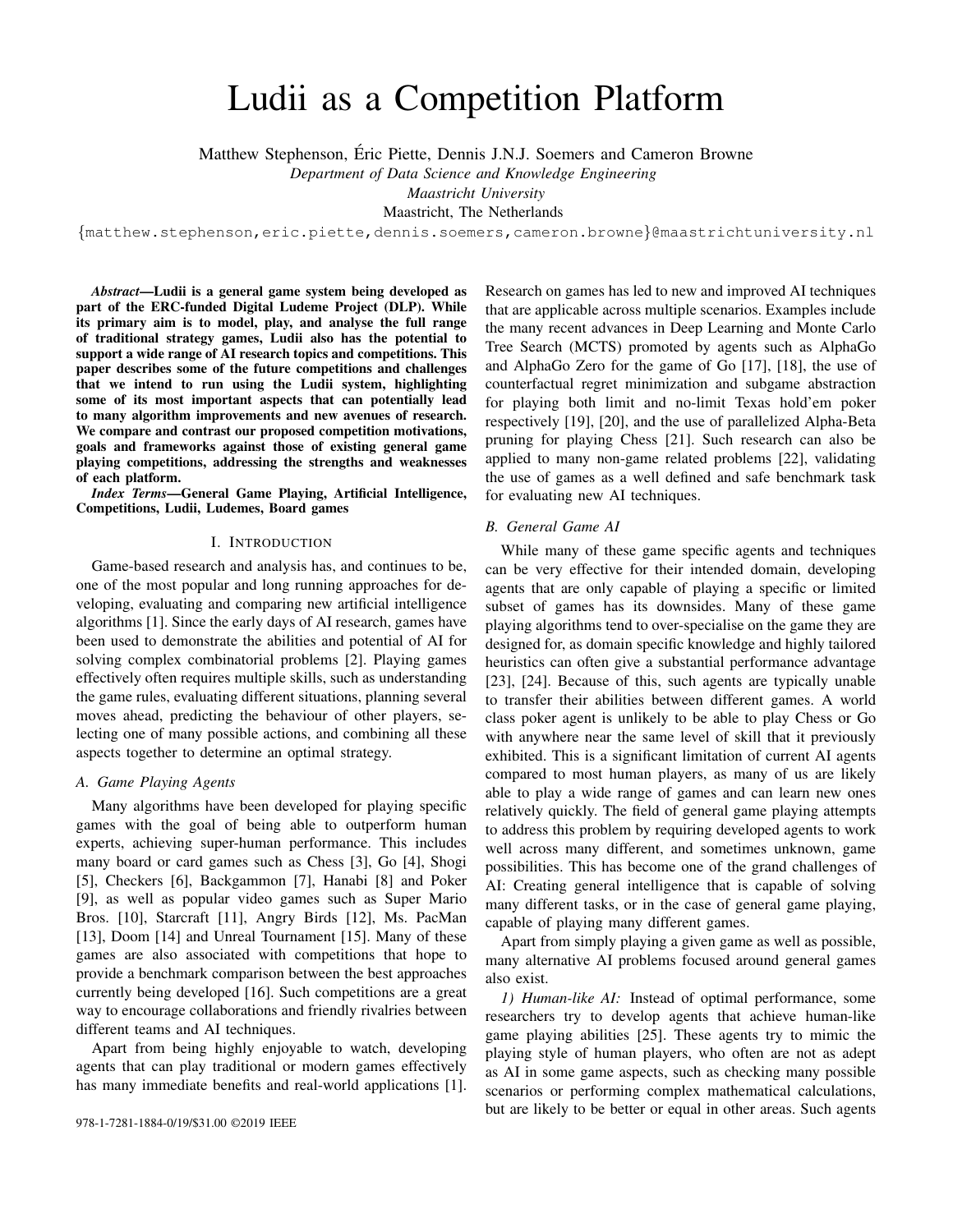typically require fewer computational resources than those needed to achieve super-human performance, and would likely be much better at evaluating how enjoyable or well-balanced a particular game might be for a human player [26].

*2) Procedural Content Generation:* Another popular area of general game research is that of procedural content generation (PCG). Most PCG algorithms are developed specifically for generating a particular game element (level, weapon, vehicle, objective, etc.) for a specific type of game [27]–[29]. General PCG takes these same concepts but applies them to a much wider range of applicable games types. This can also include generating entirely new games from scratch, or generating certain game aspects given other pre-set requirements. Developing level or rule generators that can successfully create well-designed and enjoyable content for a wide range of different games creates many new difficulties beyond that of standard PCG [30], [31]. General game evaluation metrics should also be able to assess the quality of multiple games for a variety of different factors, such as enjoyment, content variety, strategic depth, expected playtime, etc.

# *C. General Game Platforms*

Several research platforms currently exist for promoting the development of general AI for games [32], [33]. The most notable examples of this include the General Game Playing (GGP) system [34], which focuses primarily on board and abstract games, the General Video Game AI (GVGAI) framework [35], which focuses on simple video games, and the Arcade Learning Environment [36], [37], which allows agents to play a large number of Atari 2600 games. Both the GGP and GVGAI platforms also have competitions associated with them that promote and compare work done using their respective systems, and which are discussed in greater detail in the following section.

Ludii is an upcoming ludemic general game system that hopes to provide a large number of exciting opportunities for general game AI research [38]. Ludii has so far been shown to possess many improvements in efficiency, simplicity and generality beyond those of other prior general game systems, and the ludemic approach it takes for describing games allows for many new research possibilities. We describe in this paper some of the competitions that we intend to organise and run using it. While some of these described competitions overlap the structures and goals of existing alternatives, we believe that the benefits of our system, combined with the novel and varied ideas we present, will make Ludii one of the most attractive and popular competition platforms in future years.

## *D. Paper Overview*

The remainder of this paper is organised as follows: Section II describes some existing general game competitions, the different tracks they offer, as well as their respective strengths and weaknesses. Section III describes our new proposed Ludii system in greater detail, highlighting some of its most important and appealing aspects that make it suitable for a wide range of competitions. Section IV describes some of the agent-based competitions that we intend to run with Ludii. Section V describes some alternative PCG-based competitions that can either run separately or alongside the agent-based competitions. Section VI provides some possible competitions which do not strictly feature agents or PCG, instead delving into other areas of AI research such as data mining, player analysis, and information visualisation. Section VII finishes by concluding and summarising the ideas presented within this paper, as well as addressing any potential challenges or shortcomings that could occur.

# II. EXISTING GENERAL GAME COMPETITIONS

The main competitions around developing general game AI are the International General Game Playing (IGGP) Competition and the General Video game AI (GVGAI) Competition. While some other general game competitions exist, such as the Tiltyard Open competition, $<sup>1</sup>$  these two are easily the most</sup> popular and well-documented examples. In this section we discuss both of these competitions, describing the types of games they focus on, how the competitions are structured, and the different tracks they offer.

# *A. IGGP Competition*

The IGGP competition was one of the first general game playing competitions, organised by the Logic group of the Stanford University in 2005 [39]. This competition is hosted annually at the AAAI conference, and centers around the creation of agents that can play games defined using the Game Description Language (GDL) [40]. Games written in GDL are described in terms of simple instructions based on firstorder logic clauses. This restricts the types of games that can be written in the base GDL language to deterministic games with perfect information. While extensions to this language have been proposed that allow for imperfect information and epistemic games [41], [42], these are currently not included as part of the base GDL game repository<sup>2</sup> and are not used in the IGGP competition. This repository is typically updated with a few extra games each year.

Compared to other alternative languages, GDL provides a low-level description of games. Even the simplest of games can take hundreds or thousands of lines to define, and making small modifications to existing games, such as changing the size or shape of the board, often requires many lines of code to be changed or added. Presenting only the underlying logic for the game, rather than encapsulating common game concepts within more human-understandable terms, makes game descriptions difficult for humans to understand. Processing these descriptions can also be computationally expensive due to the logic resolution required, and GDL agents must construct their own internal representation of each game's mechanics in order to play effectively. Many medium to high complexity games either require a very large amount of time to model (e.g. Go) or are rendered unplayable due to the large computational costs involved (e.g. Chess). Even more complex board games

<sup>1</sup>http://tiltyard.ggp.org/

<sup>2</sup>GGPBASE: https://github.com/ggp-org/ggp-base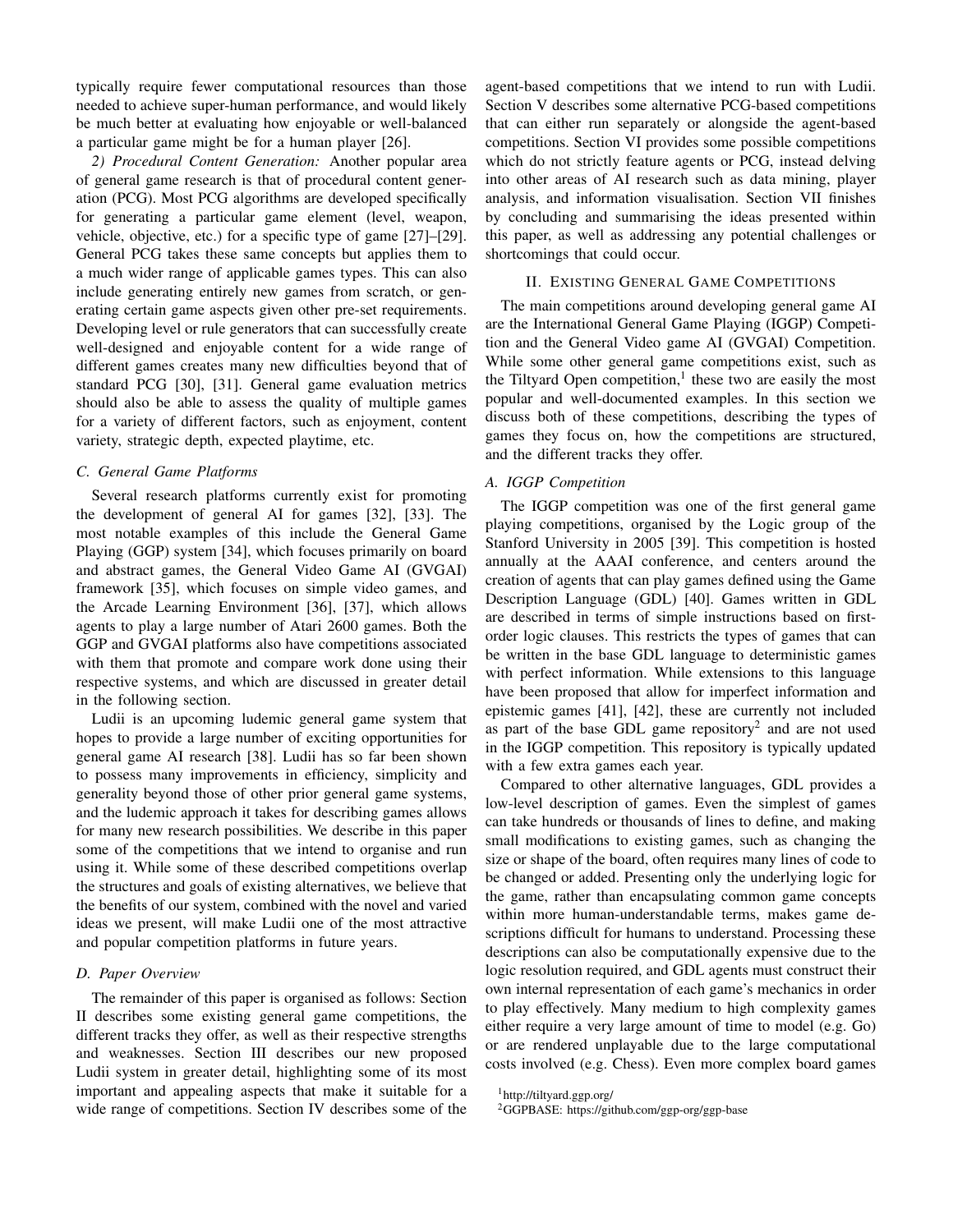such as Arimaa [43], which was designed specifically to be difficult for brute force tree search algorithms, would be almost impossible to describe in GDL, likely requiring thousands of lines of code.

The IGGP competition has a single track, that focuses exclusively on playing games. Agents submitted to the competition are evaluated on a pre-determined collection of several previously unseen GDL games. Most of the games written in GDL, as well as the majority of games used in the competition, tend to be variants of well known board or puzzle games. Competition entrants do not know which types of games their agent will be required to play beforehand. During the competition, each participating agent initially receives the GDL description of each game it is required to play, often between 30 and 120 seconds beforehand, and is typically given between 5 and 30 seconds of decision time for each move that it makes. The competition consists of an initial preliminary round that is open to everyone, after which the top 8 teams proceed to a series of one on one playoff matches to determine the eventual winner. Each playoff match typically consists of three different games, with the best performing agent across all games winning the match. More details on the competition specifics, including how the playoff rounds are structured, how performance on each game is measured, and other rule technicalities, can be found here [34], [39].

# *B. GVGAI Competition*

The GVGAI competition is another general game playing competition, organised by the Game Intelligence Group of the University of Essex in 2014 [44], although many of the ideas and framework behind the competition were first published the previous year [45]. While this competition was originally only concerned with game playing, additional tracks that instead focus on rule and level generation have also been run. Games used in this competition are defined using the Video Game Description Language (VGDL), an alternative to GDL that allows for the creation of 2D arcade-style video games. This language has been significantly extended over the years to allow for new types of video games, such as the addition of a rudimentary physics engine in 2017 [46]. Several new games are often added each year to the official GVGAI game collection that is included with the available system code, $3$  but many additional games have been created by other research groups to investigate certain specific hypotheses [47].

VGDL is designed primarily for describing real-time games that can contain controllable avatars, stochastic effects and hidden information [48]. While GDL defines games using logical rules, VGDL describes a game based on the entities and interactions that can occur within it [35]. The dynamics of each component's movement, behaviour and abilities is based on its defined type, which are programmed separately into the GVGAI framework. If a new game requires a component that functions differently to those previously defined, then this must first be added into the system itself. While this approach abstracts out some of the core logic and reasoning from each game's description, the result is a language that is much more flexible and which can ultimately produce a greater set of possible games. Game descriptions defined in VGDL are also typically much shorter and more human-understandable than those in GDL. Each game is also accompanied by one or more level descriptions, that defines how the specified VGDL components should be initially arranged.

The GVGAI competition currently has five distinct tracks, three of which focus on game playing and the other two on content generation. For game playing, there is the singleplayer planning track, the two-player planning track, and the single-player learning track. The two-player track involves games that can be played by two separate agents, and can be either cooperative or competitive in nature. In the planning tracks, future game states can be simulated to help an agent plan its next actions. The learning track removes this forward model, requiring agents to determine themselves how certain components behave and function. During the competition, agents do not have access to the VGDL descriptions for each game, and receive information only about the current game state. The agent must respond with a discrete action every 40ms, after which the next game state is computed. In addition to these, tracks focusing on level generation and rule generation are also available. In the level generation track, submitted generators must create enjoyable levels for a provided VGDL game description. In the rule generation track, submitted entries must create the rules for a given game, given the available components and level description. More information about the GVGAI competition and each of its available tracks can be found here [33], [44], [49]–[52].

# III. THE LUDII SYSTEM

Games can often be broken down into conceptual units of game-related information, known as ludemes [53]. Describing games in this manner is referred to as the ludemic representation. An important benefit of this representation is that it encapsulates key game concepts and gives them meaningful labels, which allows them to be expressed in a compact and human-understandable manner. Ludii is a new and complete general game system [54], that can model games as a collection of ludemes using a class grammar approach [55]. This approach allows the game description language to be directly derived from the library class hierarchy, giving a guaranteed 1:1 mapping between the source code and the grammar. Ludii effectively makes its programming language (Java) the game description language, and as a result, it can theoretically support any rule, equipment or behaviour that can be programmed in Java. The exact details of this implementation are hidden from the user, who only deals with the simplified grammar which summarises the code to be called. Games defined using this language can be described or modified in very few lines of code, providing many possibilities for procedural game generation algorithms. As an example, Figure 1 shows the Ludii visuals and ludemic description for the board game Hex, with additional examples available here [56]–[58]

<sup>3</sup>GVGAI Software: http://www.gvgai.net/software.php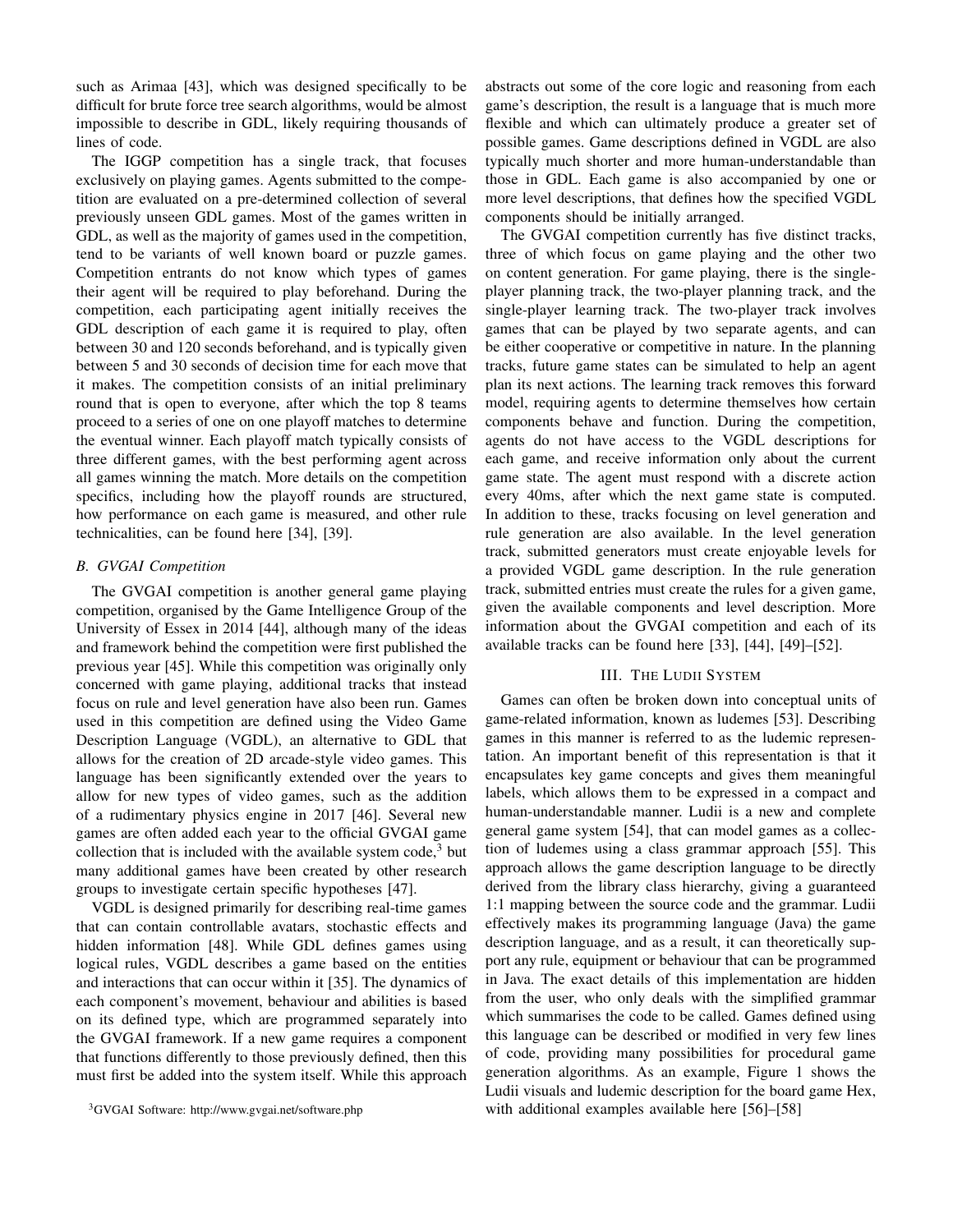

Fig. 1: A completed game of Hex, played out on the Ludii system, along with the its ludeme-based game description.

The number and variety of games that can and will be implemented within Ludii also goes far beyond those presented by any previous general game system. Ludii can successfully model the full range of GDL games, as well as stacking games, boardless games and even games with hidden information, along with many other possibilities. This, coupled with the high efficiency achieved by Ludii compared to other general systems [56], makes it one of the largest and most research friendly collections of benchmark games for agents.

In the following sections we propose several future competitions and tracks that we intend to organise and run using the Ludii system. Many of these competition ideas could also be open for humans participants as well as AI. While we intend to run some human exclusive competitions, for the sake of brevity in this paper, we concentrate primarily on competitions that involve the submission of an AI-based agent or content generator.

## IV. AGENT-BASED COMPETITIONS

This section describes competitions that focus on playing games. Submitted entries to these competitions must be able to play any game defined within the Ludii system without any external assistance. Rather than describing each of the separate tracks that could be run, we instead describe the different competition requirements and frameworks that may be possible. We expect to run a large number of tracks, each of which constitutes a unique combination of these properties. For example, one track might focus on a particular type of game, where agents are given certain information, and where the competition is structured in a certain format. Another track might change one or many of these competition aspects, giving an entirely new challenge. It is also possible for a competition track to feature several options for a single property, or to randomly select the properties for each individual match.

# *A. Game Source*

A large number of Ludii games, defined using Ludii game description language, will be publicly available on the official Ludii repository. The games used in any competition may be sourced from this or may be created especially for it.

*1) Known Games:* The evaluation process will be conducted using a set of games from the official Ludii repository. Participants will know before the competition begins which games will be used during it.

*2) Unknown Games:* Same as above, but competition participants do not know the exact games that will be used from the Ludii repository.

*3) New Games:* Entirely new games or game variants are used to evaluate agents. Participants will not have access to these games before the competition.

#### *B. Types of Games*

Games can often fit into different families or categories, and agents may be required to play games from some of these.

*1) No holds barred:* Any type of strategic game is possible. *2) Specific Games:* All games will belong to one, or maybe several, game categories. The exact game classification scheme is yet to be decided, but likely categories could include:

- Deterministic / Stochastic Games
- Complete / Hidden Information Games
- Board / Card / Dice / Tile Games
- Boardless Games (e.g. Dominoes)
- Stacking Games (e.g. Lasca)
- Simultaneous Move Games (e.g. Chinook)
- Graph Games (e.g. Dots and Boxes)
- Team Games (discussed further in the next section)

#### *C. Number of Agents*

Games can also vary in terms of the number and dynamics of the players involved.

*1) Multi-player competitive games:* The competition uses games that involve two or more agents competing against each other. The goal is to win more games than your opponent(s), or to achieve the highest average ranking across multiple games. This can also include team games that involve several groups of agents competing against each other.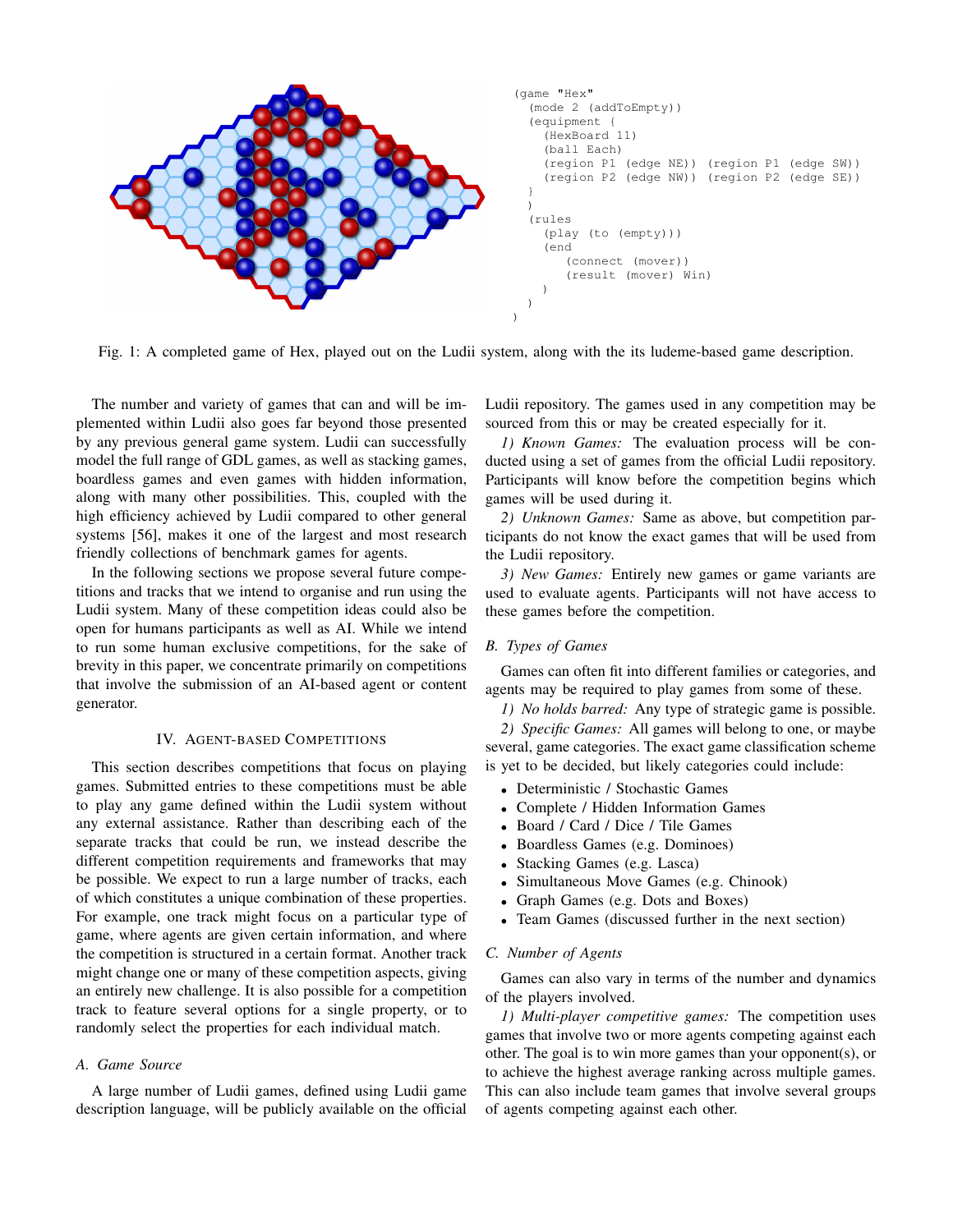*2) Multi-player cooperative games:* The competition uses games that involve two or more agents cooperating with each other to achieve some joint objective. Agents may also have their own individual goals that they are also trying to complete. Points are awarded to each agent based on the number of completed objectives, over several different games and team combinations.

*3) Single-player puzzles:* The competition uses games / puzzles that involve only one player. The goal is either to be the first agent to solve the puzzle, or to find the shortest possible solution in a given time (if the puzzle has multiple solutions).

## *D. Information Provided*

Agents may be provided with certain information about the games they are required to play.

*1) Forward model:* Agents have access to the forward model for each game. This forward model can be used to evaluate future states. Random game elements within these forward models can be simulated automatically or specified by the agent to achieve a desired outcome.

*2) Game Description:* Agents have access to the Ludii game descriptions. Agents must infer each game's moves, rules and victory conditions from this.

*3) Going in Blind:* Agents do not have access to either the game description or forward model, and must infer them as they play.

# *E. Learning Time*

While all public games on the official Ludii repository will be available to all participants, if the games used to evaluate the agents are not known or available beforehand, then a set amount of time may be allocated for the agents to learn about the games they will be required to play. This is independent of whether the agents have access to the game description, forward model, or neither.

*1) No Learning Time:* Agents do not get any time to train on the games before the evaluation phase.

*2) Learning Time for the same games:* Agents have access to the evaluation games for a short period of time (training phase) before they are evaluated. The exact length of time that agents will have access to these games can vary considerably, from a few minutes, to several hours, or even a couple of days.

*3) Learning Time for different games:* Agents will be provided with a training phase before the evaluation phase, but the games available in each phase will be different in some way. Games provided during the training phase will likely be minor variants of those used in the evaluation phase, (e.g. differed board size/shape, different starting positions, etc.). Agents will need to use transfer learning capabilities to generalise the information obtained from the training phase into the evaluation phase.

## *F. Competition format*

The first two competition formats we propose here are shortrunning and intended for one off events held over a few hours or days. The second two formats are long-running and are expected to take place over many weeks or months. We intend to run both annual competitions, and continuous rankings that are updated all year round. Note that for cooperative games or multi-player games with more than two agents, additional scoring considerations will likely need to be made.

*1) Elimination:* Agents play against each other in a series of knockout style rounds. Each round of the competition selects a new set of games that all remaining agents are then evaluated using. The best performing agents from each round then proceed to the next, until only one agent remains. If the initial number of agents is very high, then a benchmark set of games may be used to select a smaller number of best performing agents that then proceed to the main tournament rounds.

*2) Round-Robin:* Each agent plays against all other agents on a single set of games. Points are awarded for each matchup based on the "Three points for a win" system (win  $= 3$ ) points, draw  $= 1$  point, loss  $= 0$  points). The final point ranking may be used to calculate the winner of the competition, or to determine which agents qualify for a separate elimination format tournament.

*3) Leaderboard:* Agents can be submitted to a centralised server that keeps a continuously updated ranking of each agent's average performance across all games in the public Ludii repository. Individual performances are recorded for each game, as well as for each game category and across the entire game set. New agents or versions can be submitted at any time, to compare their performance against other existing agents. Humans are also able to be ranked on this leaderboard alongside these agents, as a benchmark measure of human vs AI ability. Performance values for each agent will likely be based on their percentage number of wins. Several rating systems for this are possible, such as Glicko-2 which is used by the GVGAI two-player track or AGON which is used for GGP.

*4) League:* Agents can be entered to compete in a league that runs over a certain period of time, likely a few months. This league operates similar to those of most sports, where all entrants play against each other over a series of matches. This would be conducted in a manner very similar to that of the described Round-Robin format, but where a greater number of games are played less often and over a longer period of time. Development teams might also be able to adjust their agent between games, to fix issues or tailor strategies towards an upcoming opponent. New games are expected to be played each week and will be live streamed online for people to watch. Some of the best performing human players may also be invited to take part in these competitions, to provide a comparison with human capabilities.

## V. PCG-BASED COMPETITIONS

This section describes competitions that focus on generating games, or specific aspects of games. Similar to the previous section, we describe several different options for certain competition properties. Several adjustable properties of PCG-based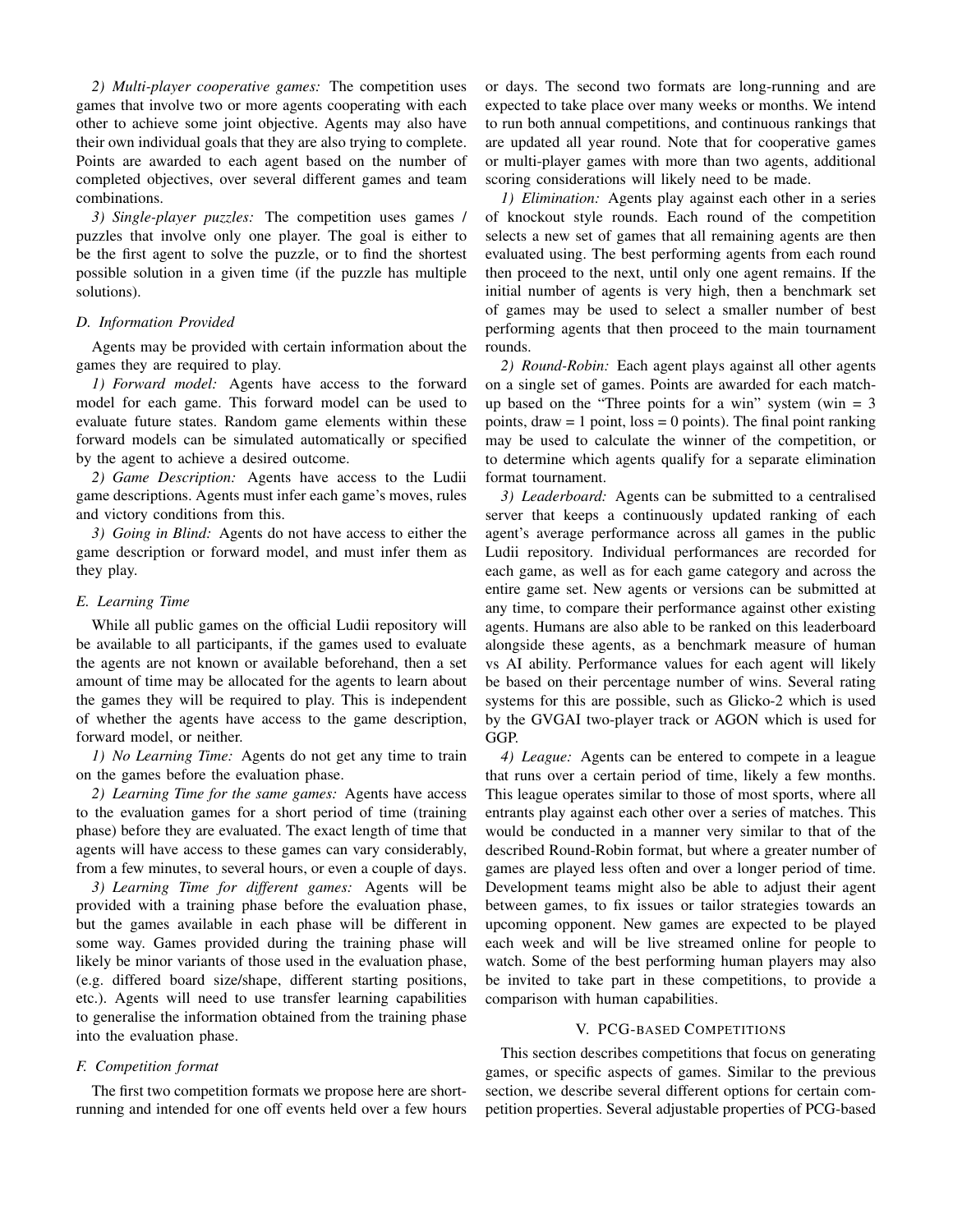competitions, specifically "Types of Games" (under which the intended "Number of Agents" could also be included), "Information Provided" and "Competition Format", include the same possibilities as agent-based competitions, and are therefore not repeated.

## *A. Generatable Content*

What content the generator is expected to create. Many different game-related aspects can be designed automatically by content generators, spanning from a complete game, including rules, board, pieces, etc., to certain game elements, and even material for indirectly enhancing the game experience.

*1) Games:* Generators must create a complete and valid game. The generated game should be described using the Ludii game description language, and must compile successfully on the Ludii system.

*2) Puzzles:* Generators are given the Ludii description for a puzzle and must generate an initial state. In other words, the generator must create one or more puzzles for a given set of rules. This idea of defining the initial setup for a set of game rules could also apply to multi-player games, but is more applicable to single-player games and puzzles.

*3) Rules:* Generators are given the equipment that is available for a game (board, pieces, dice, cards, etc.) and must generate a viable ruleset, including game setup, turn process and victory conditions. Generators may be required to use all of the equipment available, or can ignore some if they wish.

*4) Instructions / Tutorials:* Generators are given the Ludii descriptions for a set of games, and must translate each of these into a plaintext English description. This may be extended to other languages as well, if there is sufficient demand. Similar work on this has been done for VGDL descriptions [59], but to our knowledge no competition around this has yet been run. This can also be extended to the generation of full tutorials, with accompanying pictures, videos or game scenarios that demonstrate key rules.

## *B. Generation Requirements*

*1) Free Form:* Generators have no, or very few, requirements on what can be generated.

*2) Specified ludemes:* Generated games or rules must include a certain set of ludemes. Predefined groupings of ludemes (ludemeplexes), that define aspects such as the game board, specific rules, victory conditions, etc., may also be specified as a generation requirement.

*3) Partial Evidence:* This requirement is similar to that of specifying ludemes, but is based on actual archaeological and anthropological evidence. Generators will be provided with a description of the equipment and rule information that is known for a game, along with the historical and cultural background surrounding it, and must generate a possible game using this information.

*4) Deceptive Games:* The term deceptive games has been coined before in relation to several types of games, and can be used to refer to any games that exploit biases and weaknesses within current agent techniques [60], [61]. Several previous games, such as Arimaa, have already been designed with the goal of being comparatively difficult for AI compared to humans. We propose a competition centered around this, where generators try to design games that current agents perform poorly on, relative to the ability of human players (and vice versa). If successful, such games may help us to better understand the limitations of current AI techniques for general game playing.

#### *C. Evaluation Procedure*

How the generated content should be compared and ranked. *1) Judging Panel:* Generated content is evaluated by a panel of human judges. This can be accompanied by computational testing to remove impossible or infeasible possibilities prior to human evaluation. Each judge will be presented with all or some of the generated content, and will be asked to rank them based on some desired metrics. This could include overall enjoyment, novelty, difficulty, complexity, historical accuracy, etc., depending on the competition specifications.

*2) Agent Evaluation:* Generated content is evaluated by a collection of agents. This is unlikely to be effective on its own, but can be combined with human evaluation to provide a more detailed evaluation profile. Agents and other AI techniques can also evaluate games in terms of some defined quality metrics, such as fairness, game length, strategic depth, rule complexity, drawishness, etc.

*3) Public Vote:* Generated content is rated by members of the general public. The exact format for this evaluation, online poll, live voting, user survey, etc., is still to be decided. Like other evaluation procedures, this can be combined with agentbased evaluation and expert judges.

## VI. OTHER COMPETITIONS

This section describes competitions that focus on topics related to both or neither of the previous two sections.

# *A. Turing Test*

Turing test tracks could be run for both the Agent and PCG based competitions. For the Agent-based competitions, agents would need to play in a human-like and believable manner. Human judges would then play a number of games against each opponent, and attempt to determine if the adversary is an agent or human. The same principle can also apply for PCGbased competitions, where human judges would guess if some content was created by a human or generator. A competition of this nature was held previously as part of the Mario AI competition [10] and some preliminary research has been done for GVGAI games [62].

# *B. Generate and Play*

Competitions that combine Agents and PCG could be also be held. Each competitor (human or AI) could provide or generate a Ludii game, which are then combined to make up the set of agent evaluation games. Generators or human designers would need to create games that would play to the strengths of their own agent, but which other agents would likely perform worse on.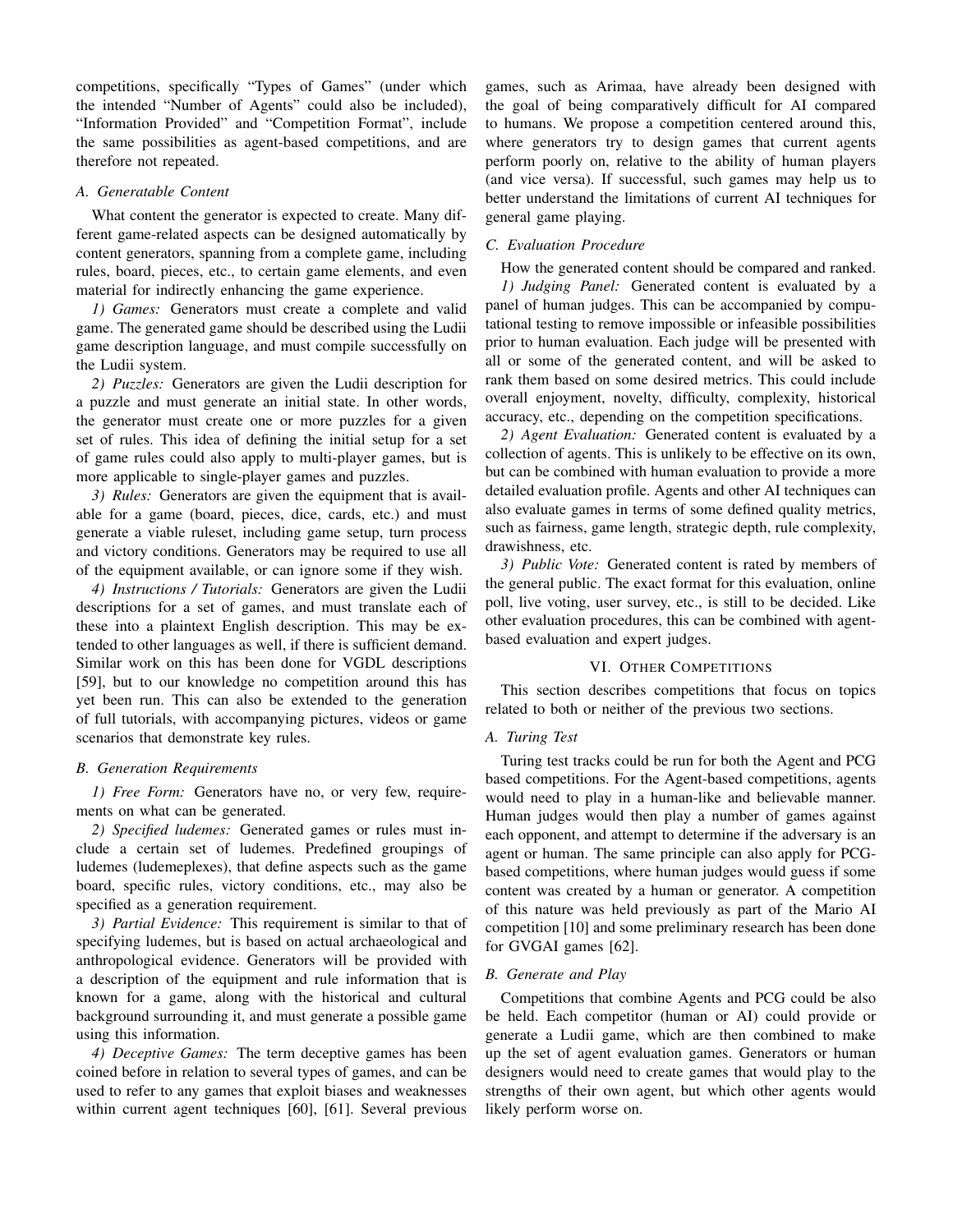# *C. Stab in the Dark*

A designer presents a game that human participants must then play without seeing the rules. These participants play against an AI to learn the game, and try to beat it in the smallest amount of time or number of moves. Participants may be told some small amount of information about the game, such as the possible movements of a selected piece, or may be told nothing at all. The designer who produces the simplest game, which uses the fewest ludemes or has the smallest state/action space, that confuses the most people for the longest time wins.

## *D. Needle in a Haystack*

Participants submit a game evaluation system that is given 1,000 to 1,000,000 randomly generated games or rule sets to test. These evaluation systems are then given a certain period of time to rank these games and select those which it believes are best, according to their own criteria. Expert judges or members of the general public will then play and rate the best games selected by each agent, to decide the winner.

#### *E. QR-code design*

File sizes for games defined in Ludii are so small, that each game description can likely fit onto a single QR code. Inspired by similar work on designing custom QR codes artwork, $4$ we propose a competition around designing the most visually appealing QR code for a playable Ludii game (e.g. Chess with a picture of a piece, or Hnefatafl with an image of a viking).

## VII. CONCLUSIONS AND CHALLENGES

In this paper we have described the current area of General Game Playing, and presented Ludii as an alternative system with many new ideas for game AI research and future competitions. Ludii provides many interesting problems and challenges for game researchers. Ludii offers a sophisticated system and language, as well as a comprehensive database of traditional strategy games. Ludii is also efficient, understandable, modifiable, and convenient to work with. It provides an ideal platform for playing, generating and testing games, that is fully compatible with many AI techniques. Apart from a purely academic platform, Ludii has the potential to be an important game design tool that can assist human game designers with the creation, analysis and play testing of their games

With such a large range of potential competitions it is important to focus on those that will have the largest development and research base, and which can also provide the most interesting results for AI research. It will therefore be impossible to cover every possible competition possibility, but we hope to identify the most popular and promising tracks over the next few months. Other challenges include internally developing and testing the large number of game implementation needed. While it will be possible for anyone to create their own games using Ludii for testing purposes, the official Ludii game repository must be subject to a rigorous

quality standard. Running such a large number of competitions will require substantial hardware and organising time, likely resulting in new competitions being slowly rolled out over the next few years rather than all at once.

Future work over the next few years will primarily involve developing more games and additional functionality for the Ludii system, as well as organising and running a large number of the competitions proposed in this paper. As well as traditional strategy games, we hope to develop many other types of games for Ludii. This may include many modern board game ideas, simple video games and serious games. Looking even further into the future, we anticipate branching out into other non-game domains and applying Ludii to problems such as protein folding, physics simulations or predicting chemical reactions.

#### ACKNOWLEDGMENT.

This research is part of the European Research Councilfunded Digital Ludeme Project (ERC Consolidator Grant #771292) run by Cameron Browne at Maastricht University's Department of Data Science and Knowledge Engineering.

#### **REFERENCES**

- [1] G. N. Yannakakis and J. Togelius, *Artificial Intelligence and Games*. Springer, 2018, http://gameaibook.org.
- [2] A. M. Turing, "Digital computers applied to games," *Faster than thought (ed. B.V. Bowden)*, pp. 286–297, 1953.
- [3] T. Romstad, M. Costalba, J. Kiiski, and G. Linscott, "Stockfish: Strong open source chess engine," https://stockfishchess.org/, 2008.
- [4] D. Silver, A. Huang, C. J. Maddison, A. Guez, L. Sifre, G. van den Driessche, J. Schrittwieser, I. Antonoglou, V. Panneershelvam, M. Lanctot, S. Dieleman, D. Grewe, J. Nham, N. Kalchbrenner, I. Sutskever, T. P. Lillicrap, M. Leach, K. Kavukcuoglu, T. Graepel, and D. Hassabis, "Mastering the game of go with deep neural networks and tree search," *Nature*, vol. 529, no. 7587, pp. 484–489, 2016.
- [5] D. Silver, T. Hubert, J. Schrittwieser, I. Antonoglou, M. Lai, A. Guez, M. Lanctot, L. Sifre, D. Kumaran, T. Graepel, T. Lillicrap, K. Simonyan, and D. Hassabis, "A general reinforcement learning algorithm that masters chess, shogi, and go through self-play," *Science*, vol. 362, no. 6419, pp. 1140–1144, 2018.
- [6] J. P. Patist and M. Wiering, "Learning to play draughts using temporal difference learning with neural networks and databases," in *Proc. 13th Belgian-Dutch Conf. Mach. Learn.*, 2004, pp. 87–94.
- [7] G. Tesauro, "Temporal difference learning and td-gammon," *Commun. ACM*, vol. 38, no. 3, pp. 58–68, 1995.
- [8] M. Eger, C. Martens, and M. A. Cordoba, "An intentional AI for hanabi," in *2017 IEEE Conf. Comput. Intell. Games*, 2017, pp. 68–75.
- [9] "Computer poker: A review," *Artif. Intell.*, vol. 175, no. 5, pp. 958–987, 2011.
- [10] S. Karakovskiy and J. Togelius, "The mario AI benchmark and competitions," *IEEE Trans. Comput. Intell. AI Games*, vol. 4, no. 1, pp. 55–67, 2012.
- [11] S. Ontan, G. Synnaeve, A. Uriarte, F. Richoux, D. Churchill, and M. Preuss, "A survey of real-time strategy game AI research and competition in starcraft," *IEEE Trans. Comput. Intell. AI Games*, vol. 5, no. 4, pp. 293–311, 2013.
- [12] M. Stephenson, J. Renz, X. Ge, and P. Zhang, "The 2017 AIBIRDS competition," *CoRR*, vol. abs/1803.05156, 2018.
- [13] P. Rohlfshagen and S. Lucas, "Ms pac-man versus ghost team CEC 2011 competition," in *2011 IEEE Congr. Evol. Computation*, 2011, pp. 70–77.
- [14] M. Kempka, M. Wydmuch, G. Runc, J. Toczek, and W. Jaskowski, "Vizdoom: A doom-based AI research platform for visual reinforcement learning," *CoRR*, vol. abs/1605.02097, 2016.
- [15] S. Jacobs, A. Ferrein, and G. Lakemeyer, "Controlling unreal tournament 2004 bots with the logic-based action language golog," in *Proc. 1st AAAI Conf. Artif. Intell. Interactive Digital Entertainment*, ser. AIIDE'05. AAAI Press, 2010, pp. 151–152.